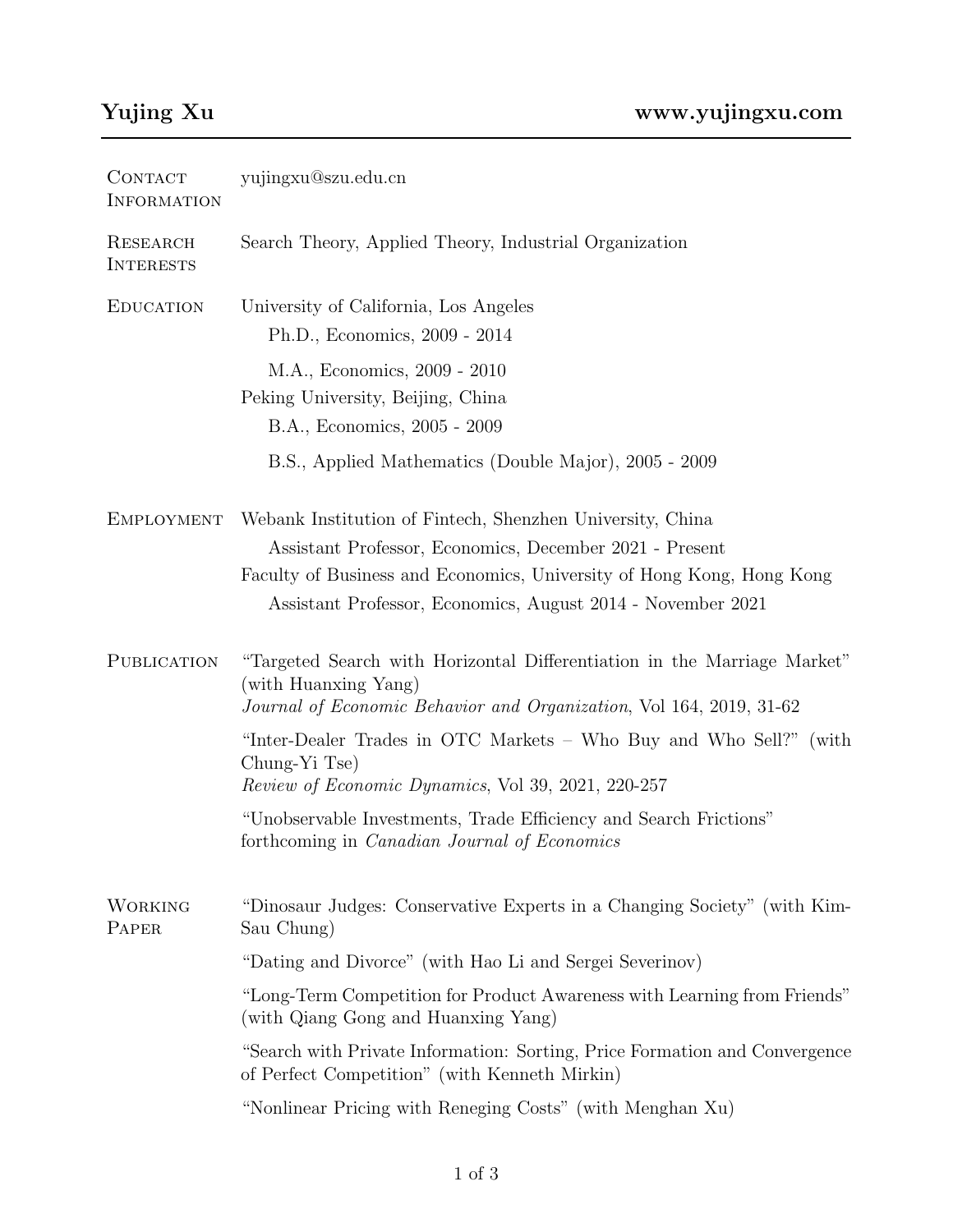| WORK IN<br>PROGRESS        | "Patents and Allocation of Resources over Innovation Projects"                      |             |
|----------------------------|-------------------------------------------------------------------------------------|-------------|
| RESEARCH<br><b>FUNDING</b> | General Research Fund 17517816 (RGC of HK)                                          | 2016        |
|                            | "Interdealer Trades in Over-the-Counter (OTC) Markets - Who Buys and<br>Who Sells?" |             |
|                            | Funded Amount: 227,750 HKD                                                          |             |
|                            | General Research Fund 17500620 (RGC of HK)                                          | 2020        |
|                            | "Reneging at a Cost: the Optimal Selling Mechanism and Regulation"                  |             |
|                            | Funded Amount: 267,336 HKD                                                          |             |
|                            | Seed Funding and Matching Fund for Basic Research (HKU)                             | 2014        |
| <b>TEACHING</b>            | Reward: HKU FBE undergraduate teaching reward                                       | $2017 - 18$ |
|                            | PhD committee member                                                                |             |
|                            | Courses                                                                             |             |
|                            | Intermediate Microeconomics                                                         |             |
|                            | Introductory Microeconomics                                                         |             |
|                            | Topics in Microeconomics (PhD level)                                                |             |
|                            | Graduate Seminar (PhD level)                                                        |             |
| <b>SERVICES</b>            | Referee                                                                             |             |
|                            | Canadian Journal of Economics                                                       |             |
|                            | B.E. Journal of Theoretical Economics                                               |             |
|                            | Review of Economic Design                                                           |             |
|                            | Seminar organizer                                                                   | 2015-16     |
|                            | Conference organizer of 2nd China Workshop on Search and Matching                   | 2016        |
|                            | Core member of the PhD admission committee                                          | 2019        |
|                            | Core member of the faculty recruiting committee                                     | 2019-21     |
|                            | External examiner of the City University of Macau                                   | 2020        |